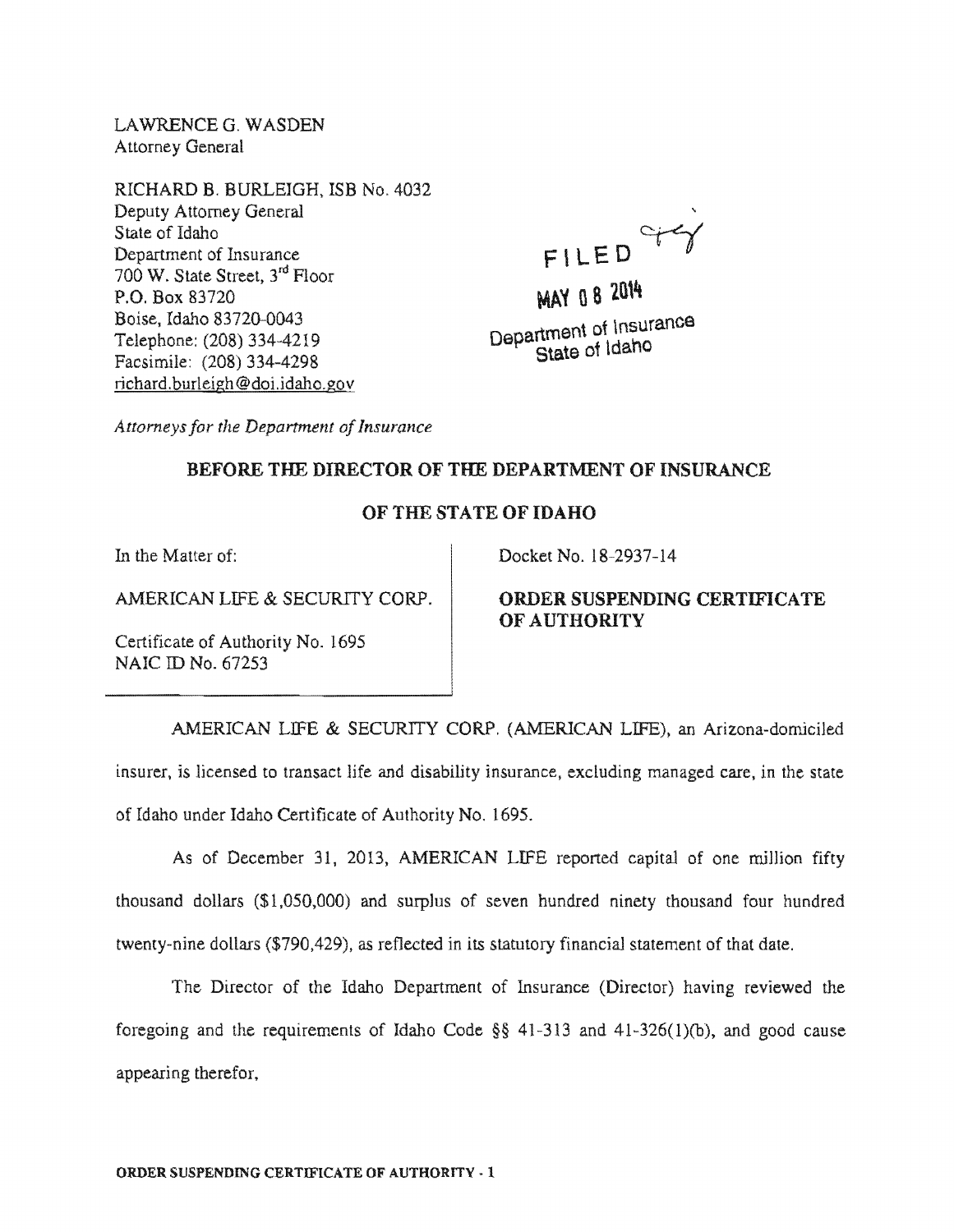THE DIRECTOR HEREBY FINDS that AMERICAN LIFE does not meet the maintaining surplus set forth at Idaho Code  $\S$  41-313(1), and thus does not meet the requirements for holding a certificate of authority in the state of Idaho.

NOW, THEREFORE, IT IS HEREBY ORDERED, pursuant to Idaho Code  $\S$  41- $326(1)(b)$ , that Certificate of Authority No. 1695 issued to AMERICAN LIFE be SUSPENDED, effective immediately, for a period of one  $(1)$  year from the date of this order. The Director may terminate the suspension sooner if the cause for said suspension is corrected and AMERICAN LIFE is otherwise in compliance with title 41, Idaho Code.

IT IS FURTHER ORDERED that AMERICAN LIFE shall comply with the requirements of Idaho Code § 41-329, including § 41-329(2), which provides: "During the suspension period the insurer shall not solicit or write any new business in this state, but shall file its annual statement, pay fees, licenses, and taxes as required under this code, and may service its business already in force in this state, as if the certificate of authority had continued in force."

IT IS FURTHER ORDERED, pursuant to Idaho Code  $\S$  41-330(1), that, within four (4) days after notice of this suspension is provided, AMERICAN LIFE shall notify, by any available means, every person authorized to write business in the state of Idaho by said insurance company, to immediately cease to write any further insurance business for AMERICAN LIFE in Idaho.

IT IS FURTHER ORDERED that, within sixty  $(60)$  days of the date of this order, AMERICAN LIFE shall file with the Director a complete listing of its policies owned by or issued to residents of the state of Idaho. Such list shall include the name and policyholder and insured, policy type, face amount, and cash surrender value of the policy, as applicable.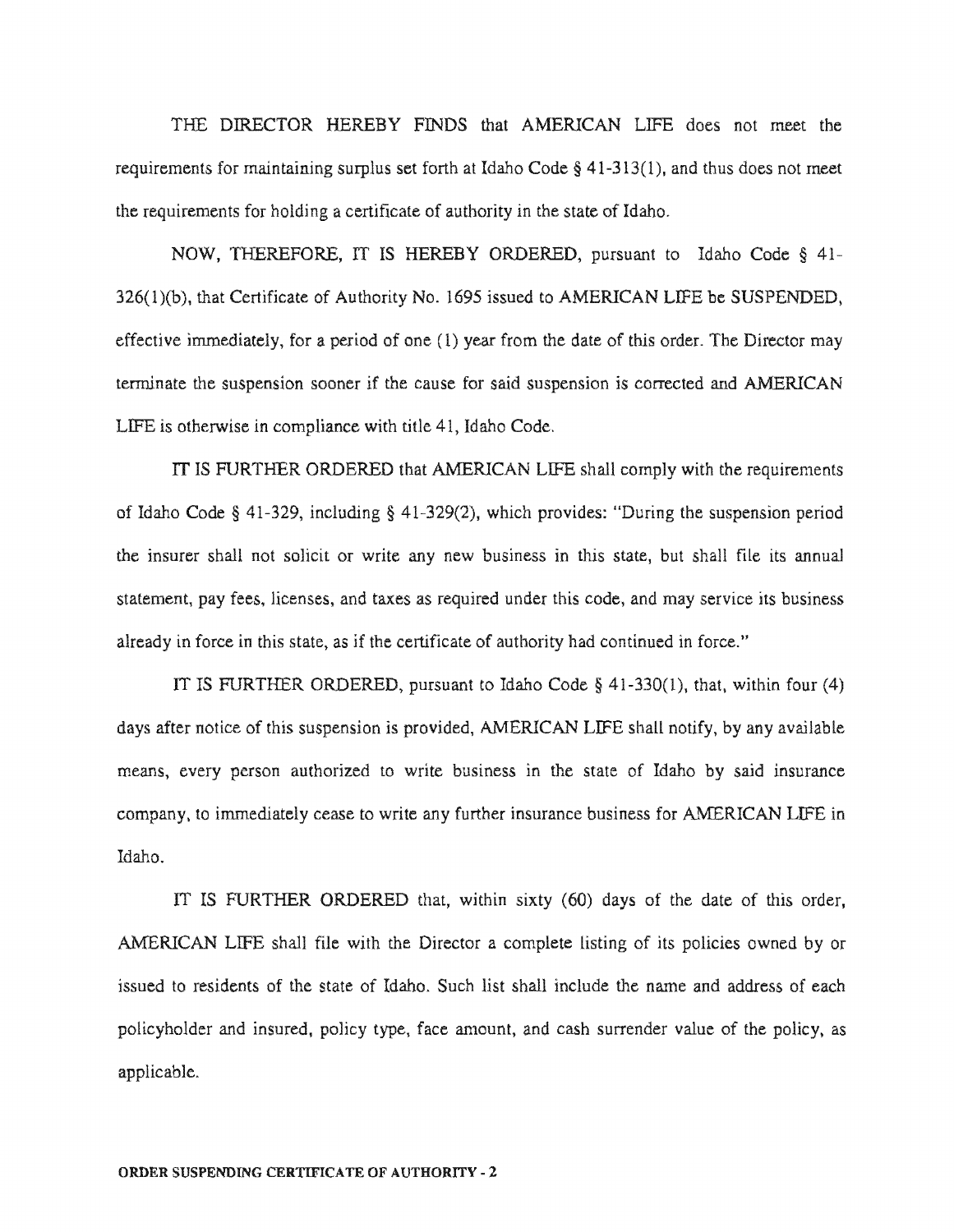IT IS FURTHER ORDERED that AMERICAN LIFE shall promptly return Certificate of Authority No. 1695 to the Idaho Department of Insurance, as required by Idaho Code § 41-323(2).

DATED this  $\frac{\partial \mathbf{L}}{\partial \mathbf{L}}$  day of May, 2014.

STATE OF IDAHO DEPARTMENT OF INSURANCE

hay feal WILL.

Director

## **NOTIFICATION OF RIGHTS**

This is a final order of the Director. Any party may file a motion for reconsideration of this final order within fourteen (14) days of the service date of this order. The agency will dispose of the petition for reconsideration within twenty-one (21) days of its receipt, or the petition will be considered denied by operation of law. *See* Idaho Code § 67-5246(4).

Pursuant to Idaho Code §§ 67-5270 and 67-5272, any party aggrieved by this final order or orders previously issued in this case may appeal this final order and all previously issued orders in this case to district court by filing a petition in the district court of the county in which:

- i. A hearing was held,
- ii. The final agency action was taken,
- iii. The party seeking review of the order resides, or operates its principal place of business in Idaho, or
- iv. The real property or personal property that was the subject of the agency action is located.